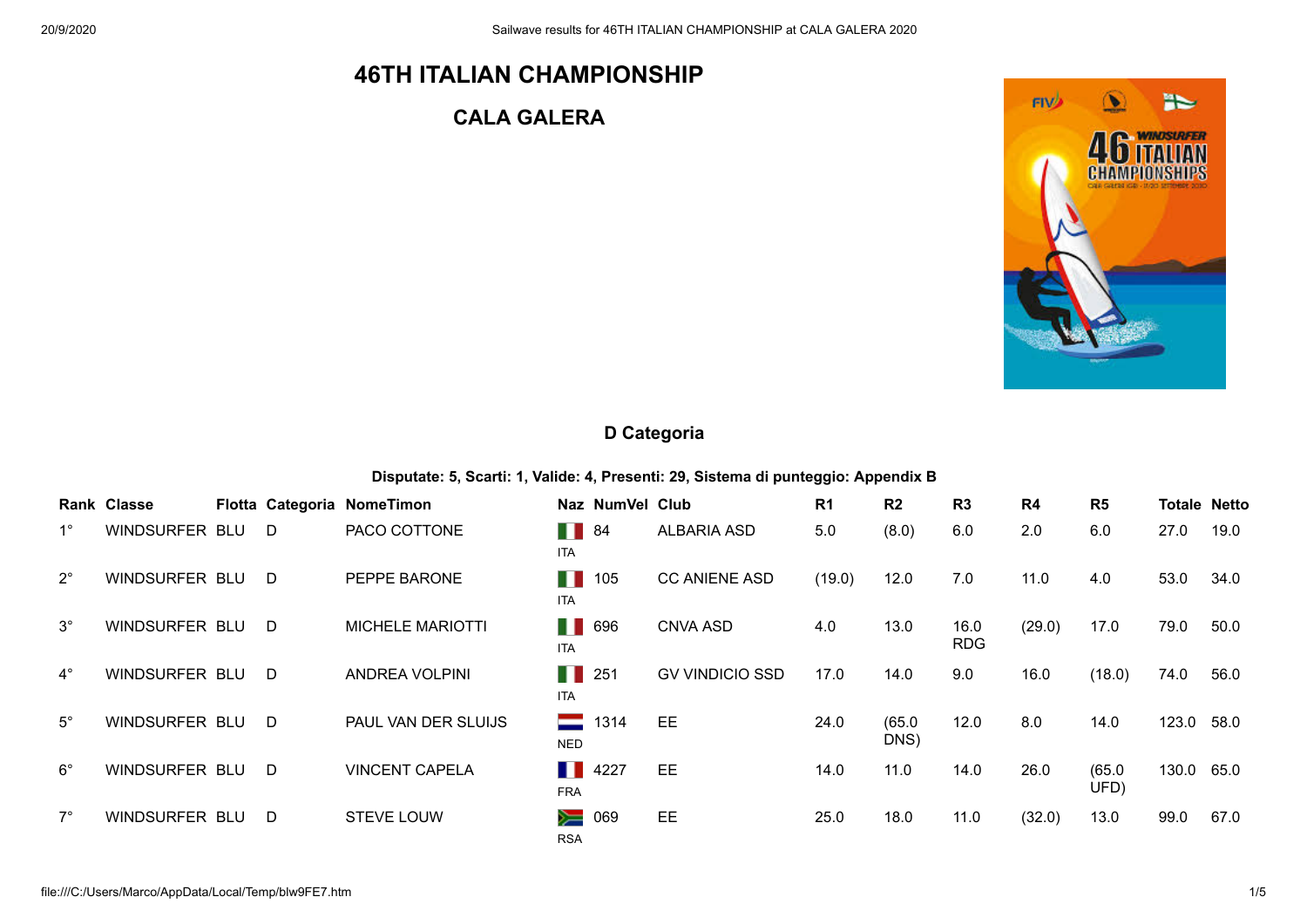|              | Rank Classe    |   | Flotta Categoria NomeTimon |                   | Naz NumVel Club |                                      | R <sub>1</sub> | R <sub>2</sub>     | R <sub>3</sub>     | R4             | R <sub>5</sub>     | <b>Totale Netto</b> |       |
|--------------|----------------|---|----------------------------|-------------------|-----------------|--------------------------------------|----------------|--------------------|--------------------|----------------|--------------------|---------------------|-------|
| $8^{\circ}$  | WINDSURFER BLU | D | <b>LICINIO ANGELINI</b>    | H<br><b>ITA</b>   | 1258            | <b>GDV LNI OSTIA</b>                 | 16.0           | 16.0               | 18.0               | (43.0)         | 23.0<br><b>RDG</b> | 116.0               | 73.0  |
| $9^{\circ}$  | WINDSURFER BLU | D | <b>GIUSEPPE BIANCHI</b>    | H<br><b>ITA</b>   | 24              | <b>TOGNAZZI MV ASD</b>               | 27.0           | 21.0               | 24.0               | (65.0)<br>DNC) | 19.0               | 156.0 91.0          |       |
| $10^{\circ}$ | WINDSURFER BLU | D | <b>LASSE LUOTO</b>         | ┿<br><b>FIN</b>   | 880             | <b>EE</b>                            | 20.0           | 23.0               | 23.0               | (39.0)         | 31.0               | 136.0               | 97.0  |
| $11^{\circ}$ | WINDSURFER BLU | D | <b>LORENZO LIPPI</b>       | H<br><b>ITA</b>   | 969             | <b>WINDSURFER SC</b>                 | 30.0           | 25.0               | 22.0               | (50.0)         | 26.0               | 153.0 103.0         |       |
| $12^{\circ}$ | WINDSURFER BLU | D | <b>MARCO LIELLO</b>        | H<br><b>ITA</b>   | 57              | ASD CN RIVA DI<br><b>TRAIANO</b>     | (33.0)         | 28.0               | 27.0               | 22.0           | 27.0<br><b>RDG</b> | 137.0               | 104.0 |
| $13^\circ$   | WINDSURFER BLU | D | <b>STEFAN GRIESMEYER</b>   | H I<br><b>ITA</b> | 98              | U S QUARTO ASD                       | 18.0           | (65.0)<br>UFD)     | 65.0<br><b>UFD</b> | 18.0           | 9.0                | 175.0               | 110.0 |
| $14^{\circ}$ | WINDSURFER BLU | D | <b>FEDERICO CREMISI</b>    | Ш<br><b>ITA</b>   | 23              | <b>GDV LNI PIOMBINO</b>              | 21.0           | 29.0               | 28.0               | 35.0           | (40.0)             | 153.0               | 113.0 |
| $15^{\circ}$ | WINDSURFER BLU | D | ROBERTO RAPINI             | H.<br><b>ITA</b>  | 034             | ASD CDV SS<br><b>PESCARA</b>         | 36.0           | 32.0               | (65.0)<br>DNS)     | 21.0           | 34.0               | 188.0               | 123.0 |
| $16^{\circ}$ | WINDSURFER BLU | D | LUCIANO MACRILLANTE        | H<br><b>ITA</b>   | 012             | <b>GDV LNI P S</b><br><b>ELPIDIO</b> | 39.0           | 34.0               | 29.0               | (49.0)         | 30.0               | 181.0               | 132.0 |
| $17^{\circ}$ | WINDSURFER BLU | D | SALVATORE BRANCATI         | H<br><b>ITA</b>   | 028             | <b>ALBARIA ASD</b>                   | 35.0           | 31.0               | (65.0)<br>DNS)     | 34.0           | 33.0               | 198.0               | 133.0 |
| $18^\circ$   | WINDSURFER BLU | D | <b>MARCO SOLAND</b>        | $\bullet$<br>SUI  | 578             | <b>EE</b>                            | 38.0           | 30.0               | 32.0               | (52.0)         | 39.0               | 191.0               | 139.0 |
| 19°          | WINDSURFER BLU | D | ALESSANDRO DE ANGELIS      | H<br><b>ITA</b>   | 247             | CV ARDIZIO ASD                       | 37.0           | 37.0               | 30.0               | 36.0           | (41.0)             | 181.0               | 140.0 |
| $20^{\circ}$ | WINDSURFER BLU | D | <b>MAURIZIO BUFALINI</b>   | H<br><b>ITA</b>   | $\overline{1}$  | CV PB FREGENE<br><b>ASD</b>          | 41.0           | 39.0               | (65.0)<br>DNS)     | 33.0           | 42.0               | 220.0               | 155.0 |
| $21^{\circ}$ | WINDSURFER BLU | D | <b>MASSIMO ONESTI</b>      | H<br><b>ITA</b>   | 641             |                                      | (65.0)<br>DNC) | 65.0<br><b>DNC</b> | 65.0<br><b>DNC</b> | 28.0           | 22.0               | 245.0               | 180.0 |
| $22^{\circ}$ | WINDSURFER BLU | D | MAURIZIO ATZORI            | H<br><b>ITA</b>   | 147             | <b>CV WINDSURFING</b><br><b>ASD</b>  | 48.0           | 41.0               | (65.0)<br>DNS)     | 45.0           | 47.0               | 246.0               | 181.0 |
| $23^\circ$   | WINDSURFER BLU | D | PIER LUIGI MANCINI         | H<br>ITA          | 1106            | TERRACINA VC ASD 50.0                |                | (65.0)<br>DNS)     | 65.0<br><b>DNS</b> | 47.0           | 49.0               | 276.0               | 211.0 |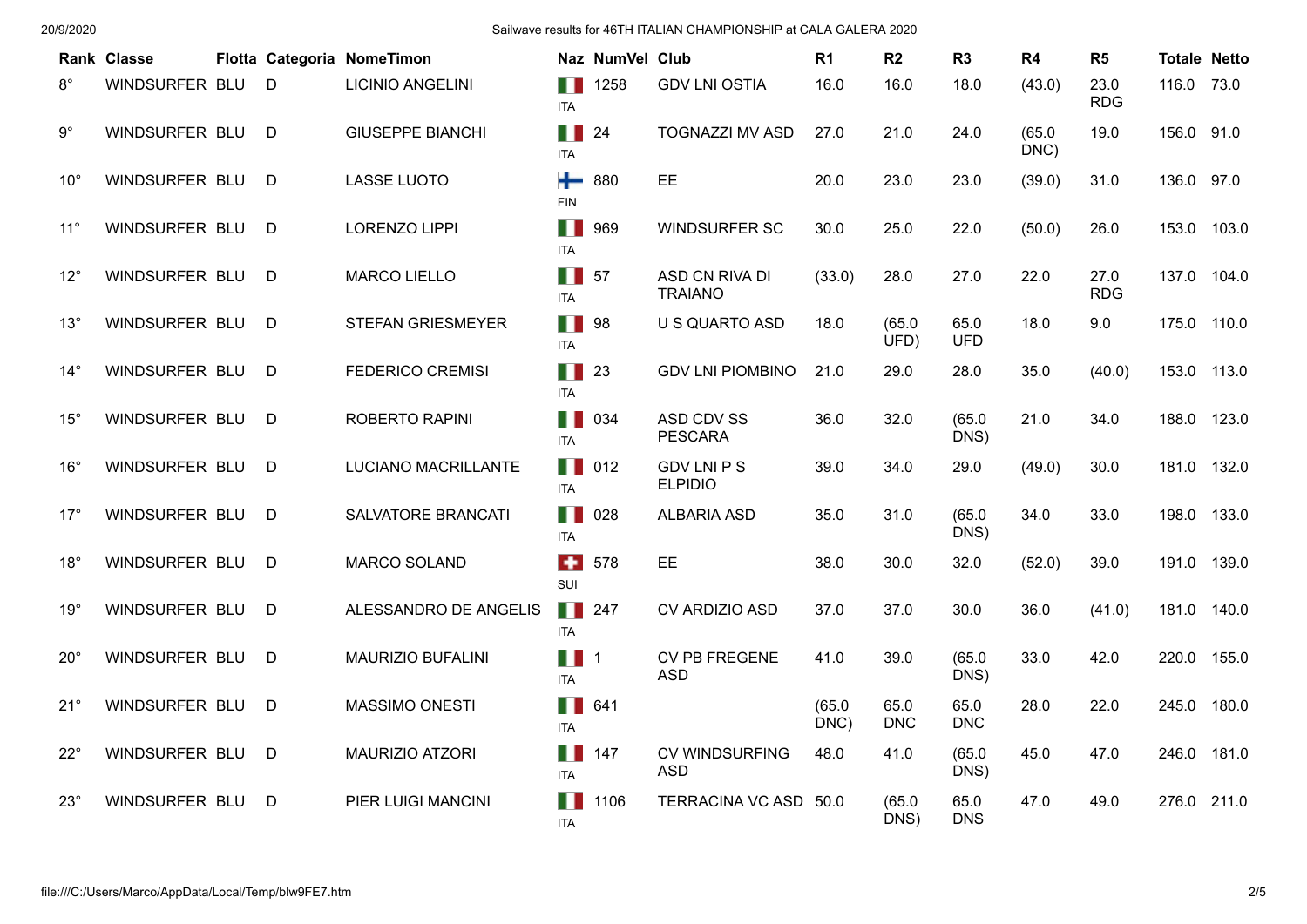|              | <b>Rank Classe</b>    |     | Flotta Categoria NomeTimon                |                                 | Naz NumVel Club |                        | R <sub>1</sub> | R <sub>2</sub>     | R <sub>3</sub>     | R4                 | R <sub>5</sub>     | <b>Totale Netto</b> |       |
|--------------|-----------------------|-----|-------------------------------------------|---------------------------------|-----------------|------------------------|----------------|--------------------|--------------------|--------------------|--------------------|---------------------|-------|
| $24^\circ$   | WINDSURFER BLU        | D   | ALESSANDRO RUGGIERI                       | Ш<br><b>ITA</b>                 | 36              | <b>NC CFUSANO ASD</b>  | 47.0           | (65.0)<br>RET)     | 65.0<br><b>DNS</b> | 54.0               | 46.0               | 277.0 212.0         |       |
| $25^{\circ}$ | WINDSURFER BLU        | D   | <b>LORENZO THEODOLI</b>                   | H<br><b>ITA</b>                 | 801             |                        | (65.0)<br>DNS) | 65.0<br><b>DNS</b> | 65.0<br><b>DNS</b> | 59.0               | 36.0               | 290.0 225.0         |       |
| $26^\circ$   | <b>WINDSURFER BLU</b> | - D | <b>VALERIO DONGU</b>                      | M<br><b>ITA</b>                 | 514             | <b>CV PALINURO ASD</b> | 45.0           | (65.0)<br>DNS)     | 65.0<br><b>DNS</b> | 57.0               | 65.0<br><b>DNC</b> | 297.0               | 232.0 |
| $27^\circ$   | WINDSURFER BLU        | D   | ALESSANDRO CATAPANO<br><b>MINOTTI</b>     | $\blacksquare$ 49<br><b>ITA</b> |                 | <b>GDV LNI ROMA</b>    | (65.0)<br>DNS) | 65.0<br><b>DNS</b> | 65.0<br><b>DNS</b> | 44.0               | 65.0<br><b>DNC</b> | 304.0               | 239.0 |
| $28^\circ$   | WINDSURFER BLU        | D   | <b>SEBASTIANO FIUME</b><br><b>GARELLI</b> | M<br><b>ITA</b>                 | 91              | CV 3 V ASD             | (65.0)<br>DNS) | 65.0<br><b>DNS</b> | 65.0<br><b>DNS</b> | 55.0               | 65.0<br><b>DNC</b> | 315.0               | 250.0 |
| $29^\circ$   | WINDSURFER BLU        | D   | <b>MARIO CANNUCCI</b>                     | H<br><b>ITA</b>                 | 0606            |                        | (65.0)<br>DNS) | 65.0<br><b>DNS</b> | 65.0<br><b>DNS</b> | 65.0<br><b>DNS</b> | 65.0<br><b>DNC</b> | 325.0               | 260.0 |

## **C Categoria**

**Disputate: 5, Scarti: 1, Valide: 4, Presenti: 33, Sistema di punteggio: Appendix B**

|             | Rank Classe    |                | Flotta Categoria NomeTimon |                     | Naz NumVel Club |                                      | R <sub>1</sub> | R <sub>2</sub> | R <sub>3</sub> | R <sub>4</sub> | R <sub>5</sub> | <b>Totale Netto</b> |      |
|-------------|----------------|----------------|----------------------------|---------------------|-----------------|--------------------------------------|----------------|----------------|----------------|----------------|----------------|---------------------|------|
| $1^{\circ}$ | WINDSURFER BLU | $\mathsf{C}$   | ALESSANDRO TORZONI         | П<br><b>ITA</b>     | 90              | <b>GDV LNI PIOMBINO</b>              | 3.0            | 1.0            | 1.0            | 1.0            | (65.0)<br>UFD) | 71.0                | 6.0  |
| $2^{\circ}$ | WINDSURFER BLU | $\overline{C}$ | <b>GIAMPAOLO FANTOZZI</b>  | H<br><b>ITA</b>     | 504             | WINDSURFER SC<br>ASD                 | 2.0            | 3.0            | 3.0            | 3.0            | (65.0)<br>UFD) | 76.0                | 11.0 |
| $3^\circ$   | WINDSURFER BLU | C.             | <b>JUHA BLINNIKKA</b>      | $+ 6$<br><b>FIN</b> |                 | EE                                   | 1.0            | 2.0            | 10.0           | (13.0)         | 1.0            | 27.0                | 14.0 |
| $4^\circ$   | WINDSURFER BLU | $\overline{C}$ | <b>GABRIELE DI PAOLA</b>   | H<br><b>ITA</b>     | 123             | AV SABAZIA ASD                       | 9.0            | 4.0            | 4.0            | (10.0)         | 2.0            | 29.0                | 19.0 |
| $5^\circ$   | WINDSURFER BLU | - C            | ALBERTO CONGIU             | H<br><b>ITA</b>     | 901             | <b>CV WINDSURFING</b><br><b>CLUB</b> | 6.0            | 9.0            | 5.0            | (31.0)         | 8.0            | 59.0                | 28.0 |
| $6^{\circ}$ | WINDSURFER BLU | C.             | ALBERTO SANJUST            | H<br><b>ITA</b>     | 609             | <b>CV WINDSURFING</b><br><b>CLUB</b> | (13.0)         | 7.0            | 8.0            | 12.0           | 3.0            | 43.0                | 30.0 |
| $7^\circ$   | WINDSURFER BLU | C.             | ALBERTO GANGE              | M<br><b>ITA</b>     | 110             | <b>CCR LAURIA</b>                    | 12.0           | 5.0            | 2.0            | 14.0           | (65.0)<br>UFD) | 98.0                | 33.0 |
| $8^{\circ}$ | WINDSURFER BLU | C.             | STEFANO BONANOME           | Ш<br><b>ITA</b>     | 111             | <b>GDV LNI OSTIA</b>                 | 8.0            | 15.0           | (16.0)         | 4.0            | 7.0            | 50.0                | 34.0 |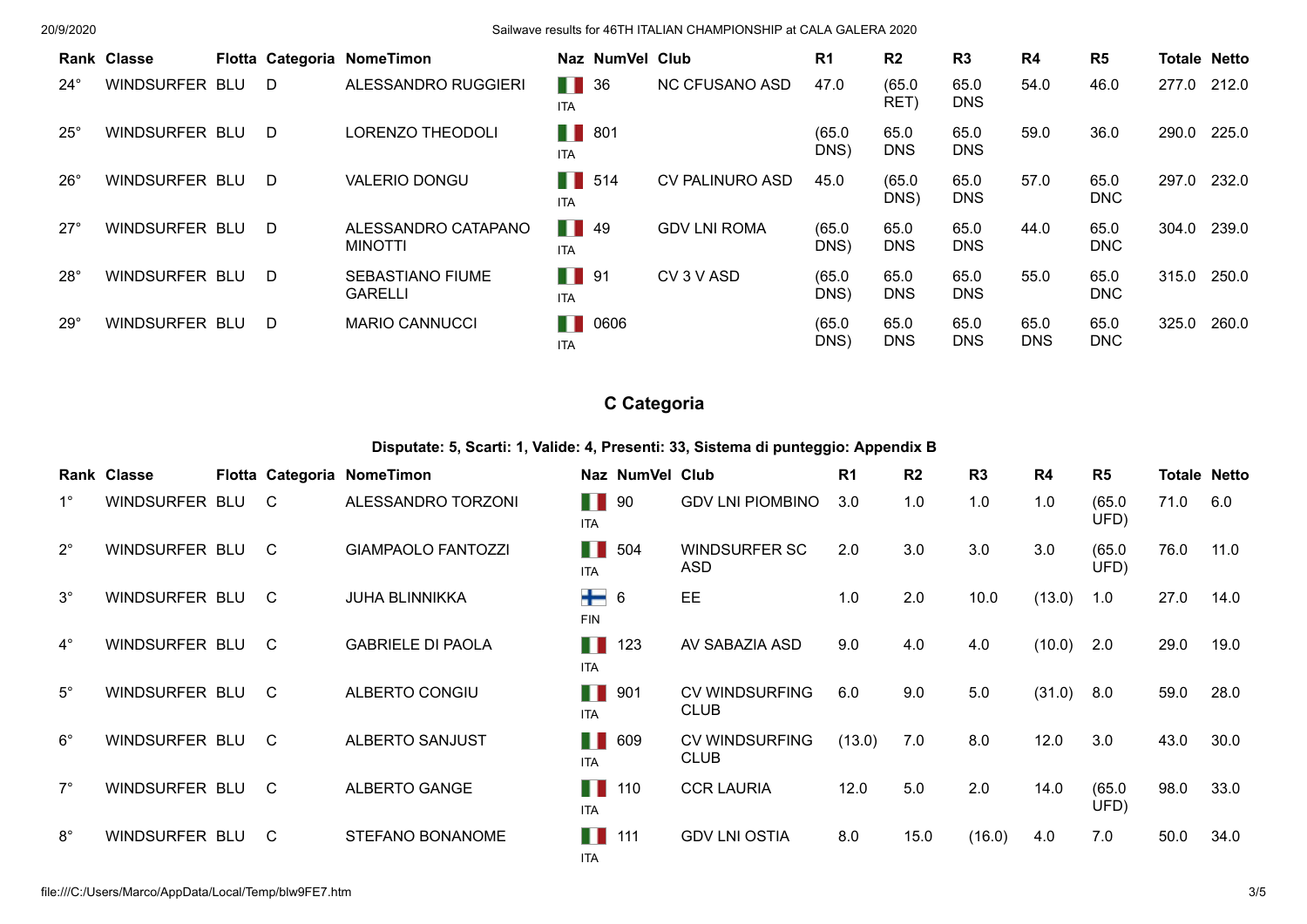|              | Rank Classe    |              | Flotta Categoria NomeTimon |                                  | Naz NumVel Club     |                                         | R <sub>1</sub> | R <sub>2</sub>     | R <sub>3</sub>     | <b>R4</b> | R5                 | <b>Totale Netto</b> |       |
|--------------|----------------|--------------|----------------------------|----------------------------------|---------------------|-----------------------------------------|----------------|--------------------|--------------------|-----------|--------------------|---------------------|-------|
| $9^{\circ}$  | WINDSURFER BLU | C.           | <b>GIULIO SCARSELLI</b>    | $\blacksquare$ 12<br><b>ITA</b>  |                     | CDV ROMA ASD                            | 10.0           | (17.0)             | 17.0               | 6.0       | 5.0                | 55.0                | 38.0  |
| $10^{\circ}$ | WINDSURFER BLU | C.           | <b>DAVID PEZZINI</b>       | $\blacksquare$ 730<br><b>ITA</b> |                     | <b>NSC ASD</b>                          | 11.0           | 10.0               | (15.0)             | 9.0       | 10.0               | 55.0                | 40.0  |
| $11^{\circ}$ | WINDSURFER BLU | C.           | MICHELE TOCCHETTI          | <b>TT</b> 968<br><b>ITA</b>      |                     | <b>GDV LNI OSTIA</b>                    | 23.0           | 22.0               | 20.0               | (38.0)    | 12.0               | 115.0               | 77.0  |
| $12^{\circ}$ | WINDSURFER BLU | C.           | <b>GABRIELE WURTZ</b>      | H H<br><b>ITA</b>                | 2518                | USQ ASD                                 | 15.0           | (65.0)<br>UFD)     | 13.0               | 25.0      | 25.0               | 143.0 78.0          |       |
| $13^\circ$   | WINDSURFER BLU | C.           | <b>EDOARDO THERMES</b>     | $\blacksquare$ 11<br><b>ITA</b>  |                     | ASS VS ASD                              | 7.0            | 6.0                | (65.0)<br>UFD)     | 5.0       | 65.0<br><b>UFD</b> | 148.0 83.0          |       |
| $14^{\circ}$ | WINDSURFER BLU | $\mathsf{C}$ | ALESSANDRO TONELLI         | H.<br><b>ITA</b>                 | 707                 | CV PESARO ASD                           | 22.0           | 24.0               | (65.0)<br>UFD)     | 24.0      | 15.0               | 150.0               | 85.0  |
| $15^{\circ}$ | WINDSURFER BLU | C.           | <b>MARCO BENTI</b>         | H.<br><b>ITA</b>                 | 1609                | <b>GDV LNI PIOMBINO</b>                 | 26.0           | 26.0               | 21.0               | 20.0      | (65.0)<br>DSQ)     | 158.0 93.0          |       |
| $16^{\circ}$ | WINDSURFER BLU | C.           | ANDREA GRANDI              | H.<br><b>ITA</b>                 | 129                 | <b>GDV LNI PIOMBINO</b>                 | 28.0           | 19.0               | 25.0               | 30.0      | (32.0)             | 134.0               | 102.0 |
| $17^\circ$   | WINDSURFER BLU | C.           | <b>ANTHONY VITOLO</b>      | n n<br><b>ITA</b>                | 999                 | <b>GDV LNI OSTIA</b>                    | 29.0           | 20.0               | 26.0               | (48.0)    | 28.0               | 151.0               | 103.0 |
| $18^\circ$   | WINDSURFER BLU | C.           | <b>CARL KRAUSE</b>         | ╈<br><b>FIN</b>                  | 127                 | EE                                      | 42.0           | 27.0               | (65.0)<br>UFD)     | 51.0      | 21.0               | 206.0               | 141.0 |
| $18^\circ$   | WINDSURFER BLU | C.           | ALBERTO GIULIODORI         | $\blacksquare$ 301<br><b>ITA</b> |                     | CNNS MASSACCESI 34.0<br><b>ASD</b>      |                | (65.0)<br>UFD)     | 65.0<br><b>DNS</b> | 19.0      | 23.0               | 206.0               | 141.0 |
| $20^{\circ}$ | WINDSURFER BLU | C            | NICOLA LOPEZ               | $\blacksquare$ 16<br><b>ITA</b>  |                     | N CF ASD                                | (46.0)         | 33.0               | 31.0               | 42.0      | 38.0               | 190.0               | 144.0 |
| $21^{\circ}$ | WINDSURFER BLU | C            | <b>VINCENZO BAGLIONE</b>   | <b>ITA</b>                       | $\blacksquare$ 2212 | <b>ALBARIA ASD</b>                      | (65.0)<br>DNS) | 65.0<br><b>DNS</b> | 65.0<br><b>DNS</b> | 7.0       | 11.0               | 213.0               | 148.0 |
| $22^{\circ}$ | WINDSURFER BLU | C            | SILVIO DEL DEO             | H<br><b>ITA</b>                  | 0707                | <b>YCC MILA CVC ASS</b><br><b>SPORT</b> | 44.0           | 35.0               | 34.0               | (60.0)    | 43.0               | 216.0               | 156.0 |
| $23^\circ$   | WINDSURFER BLU | C            | <b>GIROLAMO VIMERCATI</b>  | H H<br><b>ITA</b>                | 289                 | CN RIVA DI<br><b>TRAIANO</b>            | (49.0)         | 40.0               | 35.0               | 41.0      | 45.0               | 210.0               | 161.0 |
| 24°          | WINDSURFER BLU | C            | <b>MAURIZIO GORINI</b>     | $\bullet$<br>SUI                 | 76                  |                                         | (65.0)<br>DNC) | 65.0<br><b>DNC</b> | 65.0<br><b>DNC</b> | 15.0      | 20.0               | 230.0               | 165.0 |